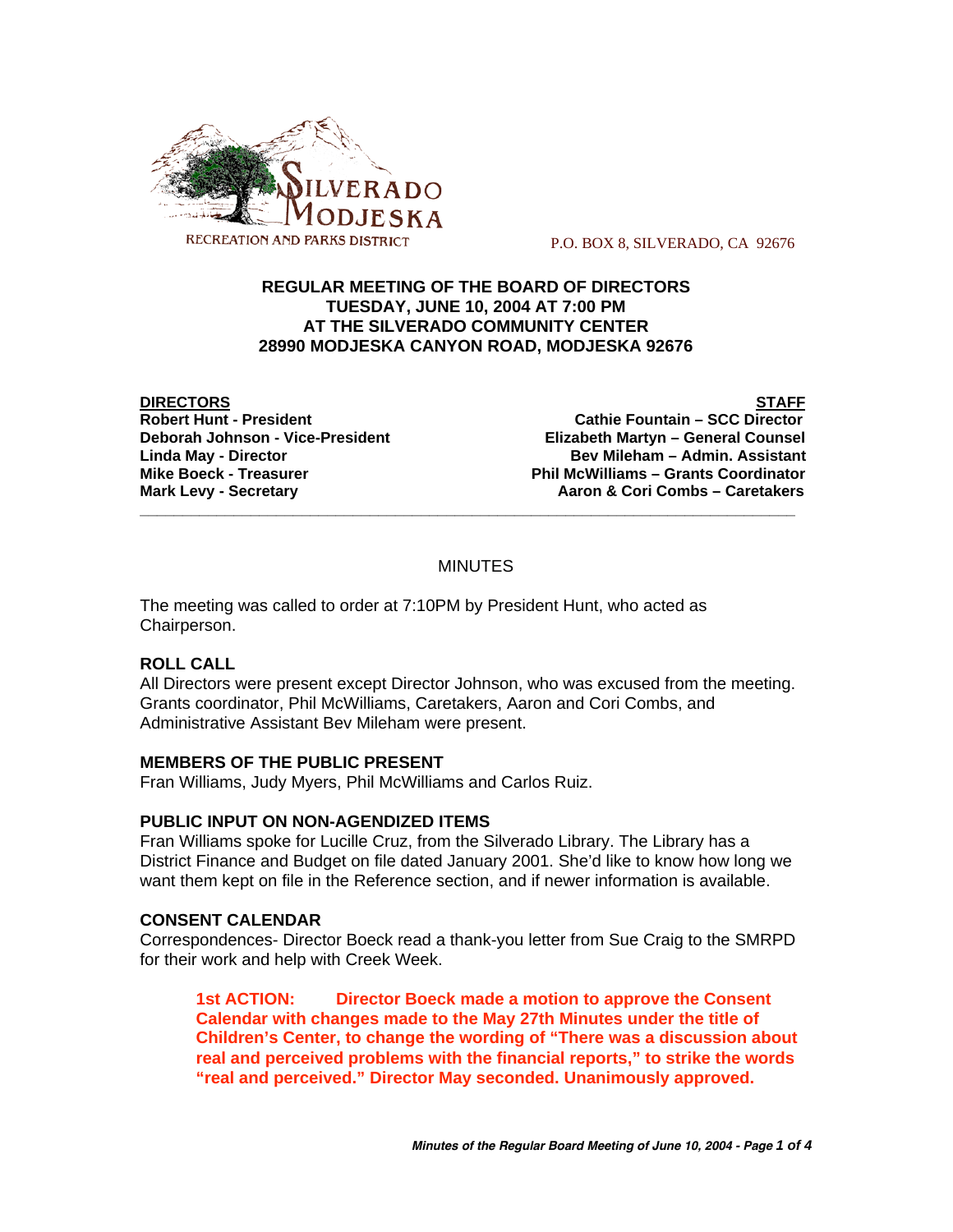#### **Silverado Children's Center**

The Board discussed problems with invoices; date issued, whether before or after services rendered, and whether the time period covered was specified on the invoice. The annual state child-care facility license fees were paid by President Hunt in order to meet the payment deadline of June  $9<sup>th</sup>$ . The Board will discuss the fund assignment for these payments at the next meeting.

President Hunt gave copies of the Children Center's Check Register for July 2003-April 2004 to interested Board members, advising that they should be treated as Boardconfidential documents because of personnel related content.

#### DISTRICT FACILITIES

Aaron and Cori Combs gave to the Board their monthly Safety and Maintenance Reports for Silverado Community Center, Modjeska Community Center and Modjeska Park. There were no safety incidents.

A group meeting regularly at the Silverado Community Center has unsupervised children on the grounds who have been observed several times engaged in minor acts of vandalism. The most recent incident occurred in early June, when plants and irrigation lines were pulled out of the ground in the new native plants garden along the street, and several branches broken off trees. Administrative action will be taken to ensure that a security deposit of \$250 is in place, that all future damage repair costs will be deducted from that deposit, and the group advised that any further vandalism by persons associated with their activity will result in a loss of use privileges for the group.

The Caretakers asked the Board if the Community Center rental fee could be waived for a retirement party that will be given by Boyd Schultz for a local fire fighter. The exemption was requested in honor of the fact that Mr. Schultz repaired a major water leak on the Silverado Park grounds at no charge to the District.

### **2nd ACTION: Director Boeck made a motion to waive the facility use fees for said event. Director Levy seconded. Unanimously approved.**

KJ Snyder was asked by Fran Williams to resubmit a corrected bill for the "mulch" charge that was removed from the transmittal for clarification. The grass at the Silverado Community Center has been reseeded.

The Board discussed having Ben Dansby come out to the Community Center and receive special recognition from the District. Mr. Dansby completed his Eagle Scout project by installing a native plant garden at the Silverado Community Center.

#### GRANTS ADMINISTRATOR'S REPORT

Phil McWilliams has ordered a new sandbox. He reported no new changes. He passed out the results of a facilities rehab walk-through to the Board.

Fran Williams told the Board she had around \$250.00, earned by the Seniors in the Canyons, to donate for refurbishing the new Silverado Community Center.

TREASURER'S REPORT Approval of Transmittals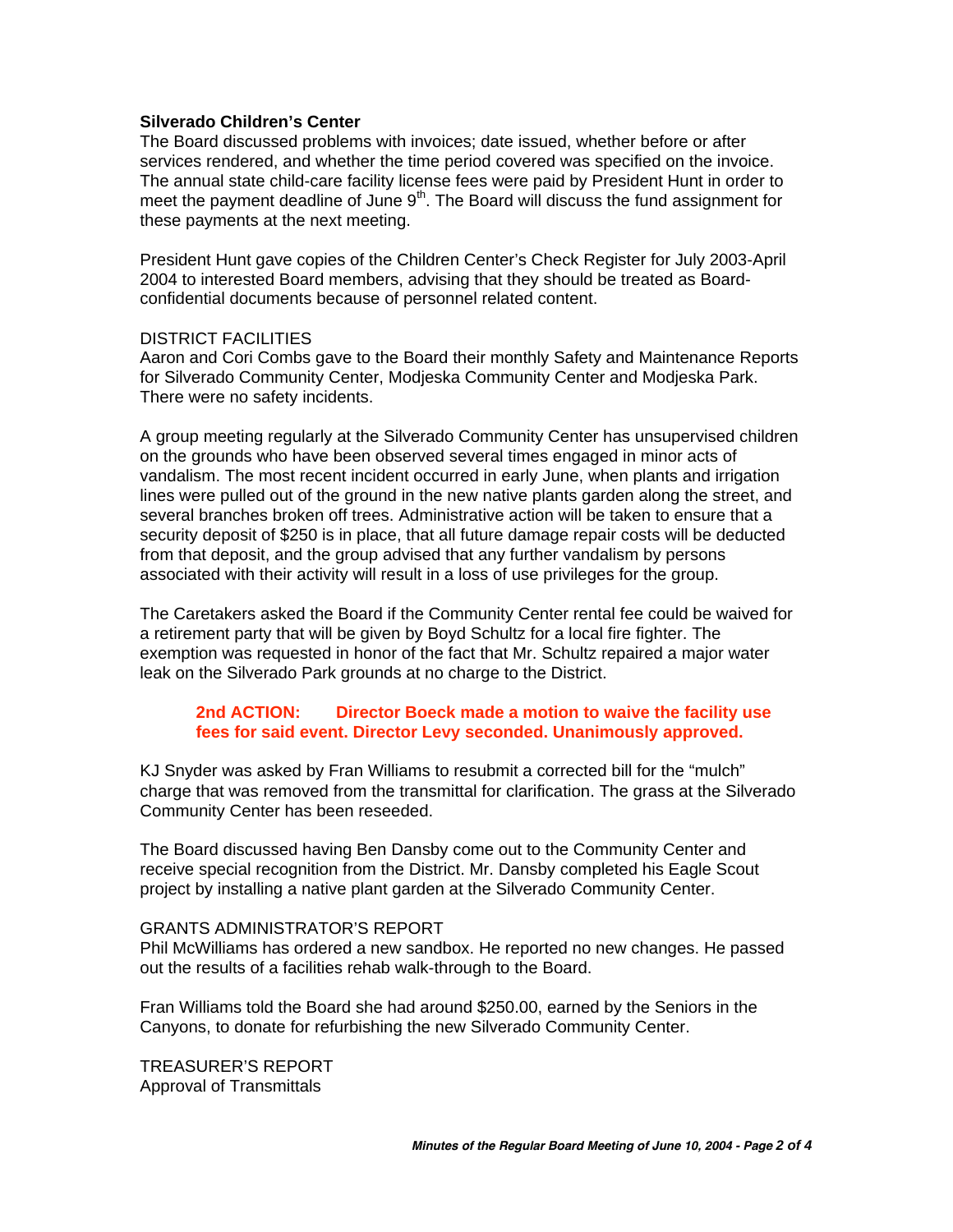**3rd ACTION: Director Boeck made a motion to approve payment of transmittal 06-04A for \$200.00 total, Directors' compensation: Director Levy, \$50.00; Director May, \$50.00; Director Boeck, \$50.00; Director Johnson, \$50.00 4th ACTION: Director Boeck made a motion to approve payment of transmittal 06-04B for \$2,305.69 total to: Administrative Assistant Bev Mileham, \$1,546.60 payment for services from 2/24/04 to 5/23/04; SCE, \$3.50 for Inv. 2-03-848-8714; Ware Disposal, \$208.22 for Inv. 46100998 and 46100999; SBC, \$42.37 for Inv. 714-649-2850-460-6 and 714-649-2428-258-7; K.J. Snyder, \$505.00 for Inv. 3461 and 3486.**

The District Financial Report was reviewed by the Board. There is concern about whether the District is receiving all the tax revenues to which it is entitled. President Hunt will seek advice from Counsel about how to proceed investigating this.

Director May would like to get more information about the audit for the next Board meeting.

Director Boeck presented the Finance Report, Budget to Actual, which was reviewed and discussed by the Board. A draft Budget was also handed out to be discussed at the next Board meeting.

The Board also discussed the Recreation account and budget.

#### OTHER DISTRICT BUSINESS

The Board discussed approval of Megan McCauley's contract.

**5th ACTION: Director Boeck made a motion to conditionally approve the execution of District Bookkeeper Megan McCauley's contract for bookkeeping and other services at a rate of \$25/hr, contingent on all Directors receiving a copy of the contract via email, reviewing it and notifying President Hunt of their approval or disapproval. Director May seconded. Unanimously approved.**

The Board discussed a Letter of Proposal for the Annual Audit from District Auditor Rick Hale. The cost of \$7,000.00 was discussed, along with the possibility of doing audits only every other year to save money, since this represents a large percentage of the District's annual revenues. The issue was tabled to the next meeting, with President Hunt and Treasurer Boeck to discuss ramifications of such a move with Mr. Hale and report back to the Board.

The Board discussed purchasing a marquee sign for event advertising, which could be useful for such things as Canyon Clean Sweep, Recreation Programs etc. Reaction was generally favorable and availability and price will be presented at the next meeting.

6th Action: President Hunt made a motion to continue the meeting past 9:30. Director Levy seconded. 3 YES, Director May abstained. Motion carried.

A five-minute recess was declared, and the meeting continued at 9:38.